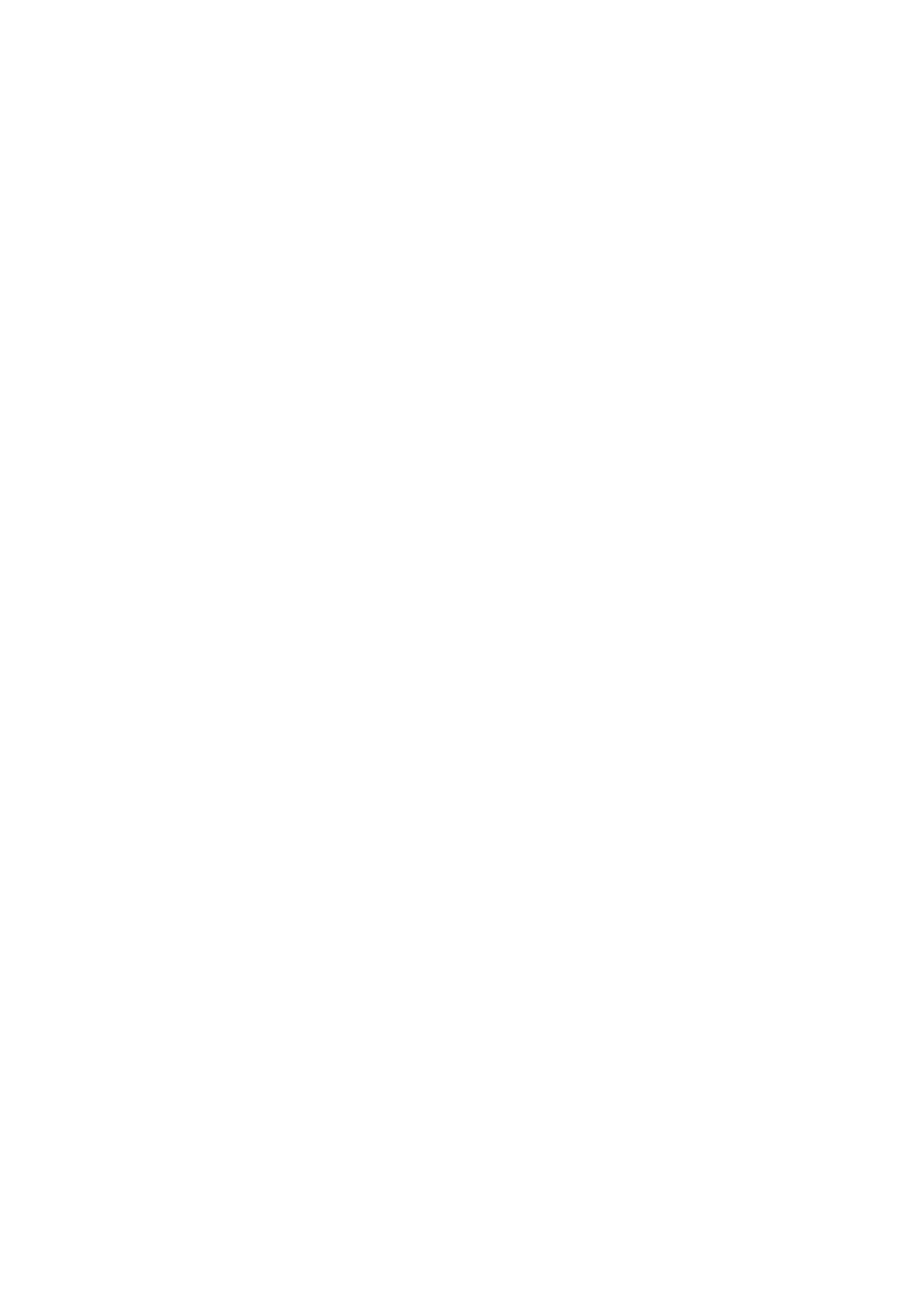## **Credit Requirements for Irish Firms in the Economic Recovery**

### **Martina Lawless, Niall McInerney, Kieran McQuinn, Conor O'Toole[1](#page-2-0)**

#### **Abstract**

This article examines the outlook for bank credit amongst Irish non-financial corporations, and small and medium enterprises in particular. Taking into account different assumptions about the path of overall economic growth and sector-level output, we expect that the total credit stock will return to a stable level of approximately 40 per cent of GDP, similar to the level that prevailed prior to the credit expansion of the mid-2000s. At a sectoral level, a reduction in the share of credit accounted for by the Property sector is expected and credit growth mainly accounted for by non-Property firms.

#### **Introduction**

Following the financial crisis of 2007-08, one of the most pressing challenges for macroeconomic policymakers is to achieve a better understanding of the relationship between the real economy and the financial sector. Significant changes in international, wholesale finance markets, particularly following the creation of the euro, enabled financial institutions in certain jurisdictions to greatly increase the provision of credit to the real economy. However, this large outward shift in the credit supply schedule precipitated an unsustainable level of activity in certain parts of the real economy as well as profound financial stability difficulties.

The open nature of the Irish economy ensures that international capital can flow in and out of the domestic financial sector, thereby giving rise to the possibility of substantial fluctuations in the level of credit being provided. Thus it is imperative that a series of quantitative tools be developed which can assess the demand for credit in the Irish economy. This is particularly the case as economic growth returns to the Irish economy. In this paper we present two different modelling strategies which look at possible paths for credit demand amongst Irish firms, in particular for the small and medium sized enterprises (SMEs) that comprise the bulk of Irish firms and employment. By generating a benchmark of expected credit levels in the economy, it is possible to gauge how well the banking sector

<span id="page-2-0"></span><sup>&</sup>lt;sup>1</sup> The authors would like to acknowledge the comments of an anonymous referee on a previous draft. Any remaining errors are the responsibility of the authors.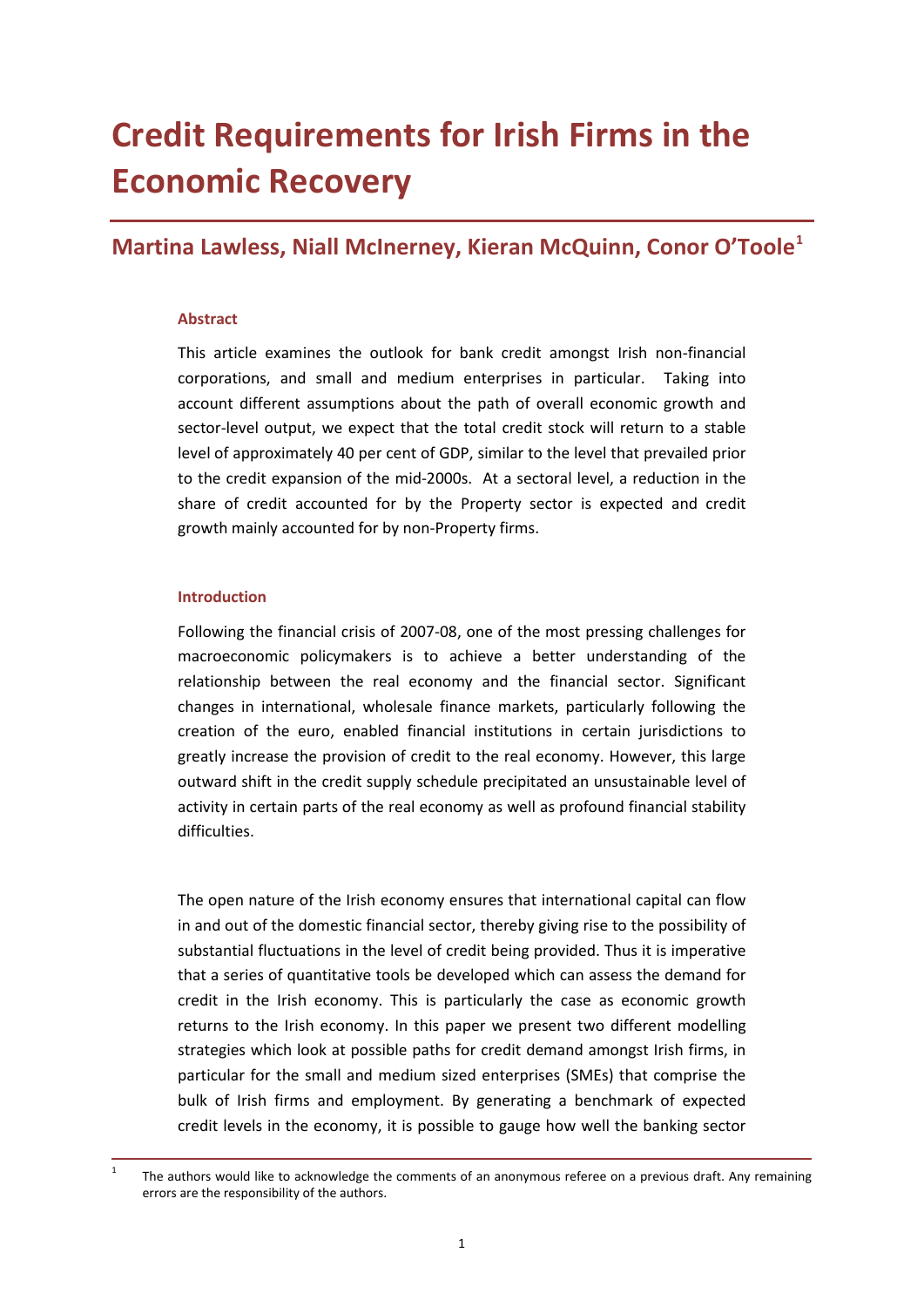has recovered and to estimate whether credit levels are sustainable on the basis of activity levels within the real economy.

An additional reason to assess the level of credit in the economy is the increasing use of certain macro-prudential policy levers in an institutional context. For example, Basel III<sup>[2](#page-3-0)</sup> uses the gap between the credit-to-GDP ratio and its longterm trend in a country as a guide for setting countercyclical capital buffers for banks in that economy.<sup>[3](#page-3-1)</sup> In order to calibrate these levers properly, it is essential to have an understanding of both the likely determinants of credit and future possible trends in the credit requirements of the economy in question.

We use two different approaches to forecast credit stocks over the period 2014 to 2020.

- 1. We use a macroeconomic model of the Irish banking sector to model supply and demand simultaneously.
- 2. We use sectoral data to estimate a long-run relationship between each sector's credit and output. We then apply an error-correction model to forecast how these will evolve over time taking into account the current over- or under- leverage rates of the different sectors.

Complementing the aggregate model with a sectoral level approach is informative as it provides an increased degree of granularity in assessing the role of credit in an economy. For example, over the period 2000–2007, the level of credit issued in the Irish economy rose sharply; however, it was primarily concentrated in the construction sector. This focus on property lending arguably led to other sectors being "crowded out" in terms of bank lending. Therefore, the overall national figure can mask significant inter-sectoral differences.

It is important to note that in both approaches the level of economic activity is predetermined and the associated level of credit demand is then estimated as a function of this output. We do not allow, for example, for the possibility that credit growth in of itself could lead to an increase in economic activity. In this we are explicitly assuming that, over the medium-term, lending practices in the Irish economy will be of a more traditional, conservative nature.

<span id="page-3-0"></span><sup>&</sup>lt;sup>2</sup> The Basel III framework has been developed by the Bank of International Settlements in Basel, Switzerland and adopted by a variety of international regulatory bodies. See Drehmann and Tsatsaronis (2014) for details.<br><sup>3</sup> See Kelly, McQuinn and Stuart (2011) for an appraisal of this rule in an Irish context.

<span id="page-3-1"></span>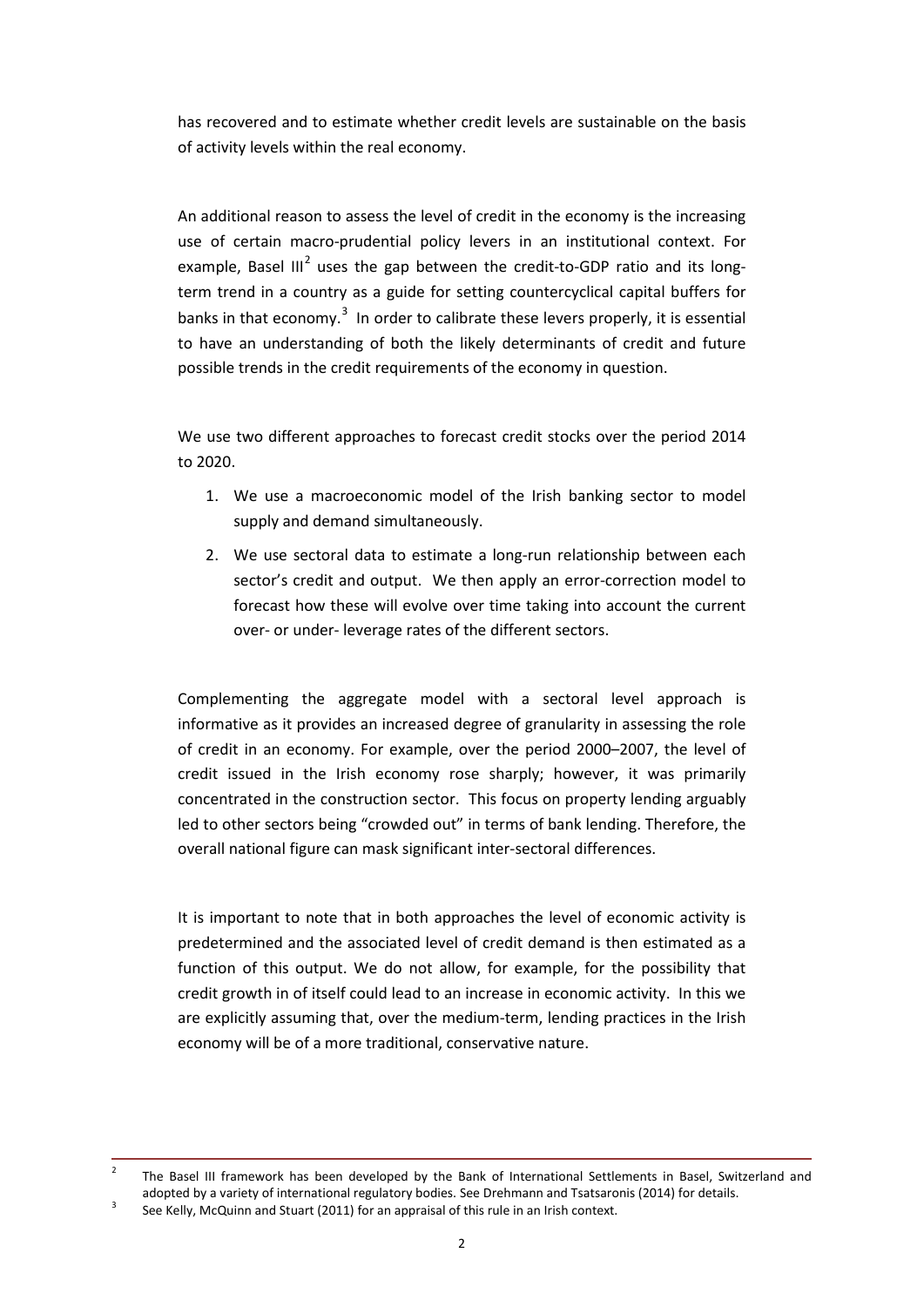We take three forecast scenarios for GDP and sector output from the ESRI *Medium-Term Review 2013-2020* (FitzGerald and Kearney, 2013) to give a range of possible paths for credit depending on the outturns for the economy. Both the aggregate and sectoral approaches give substantially similar results with total credit stocks estimated to remain relatively stable at their current levels over the near term, but with a re-orientation of lending away from property towards the expansion of credit in other sectors. The result is a return to a ratio of nonfinancial firm credit to GDP of approximately 40 per cent, close to the level observed prior to the dramatic expansion of credit in the early 2000s. This compares to a high point of credit to GDP of 106 per cent in 2008, which has since reduced to 60 per cent in the most recent figures for 2013.

#### **Recent Trends in Credit Extension to the Irish Economy**

The dataset we use is the stock of non-financial domestic firm credit taken from the Central Bank of Ireland. These data are available from 1970 onwards. Ideally, it would be optimal to use data on the real value of new loans advanced to each sector; however, the only data available at a sectoral level relate to the stock of credit. It is necessary to generate the initial forecasts using data for all nonfinancial firms to establish relationships between credit and other variables because a separate series to distinguish SME credit from the total stock is not available prior to 2010. Using the current share of SME loans in the total, we can rescale our forecasts for total firm lending to generate the implications for SMEs.

The evolution of Irish domestic firm credit for all non-financial corporations (NFCs) and SMEs is shown in Figure 1, which focuses on the period from 2003 to 2013. This shows the dramatic increase in credit, which tripled between 2003 and the peak reached in 2008. The SME sector's credit stock has been at a relatively stable level of just under €60 billion since the series was introduced in March 2010 so we are unable to identify if the boom-bust pattern was more or less pronounced for these firms compared to the total.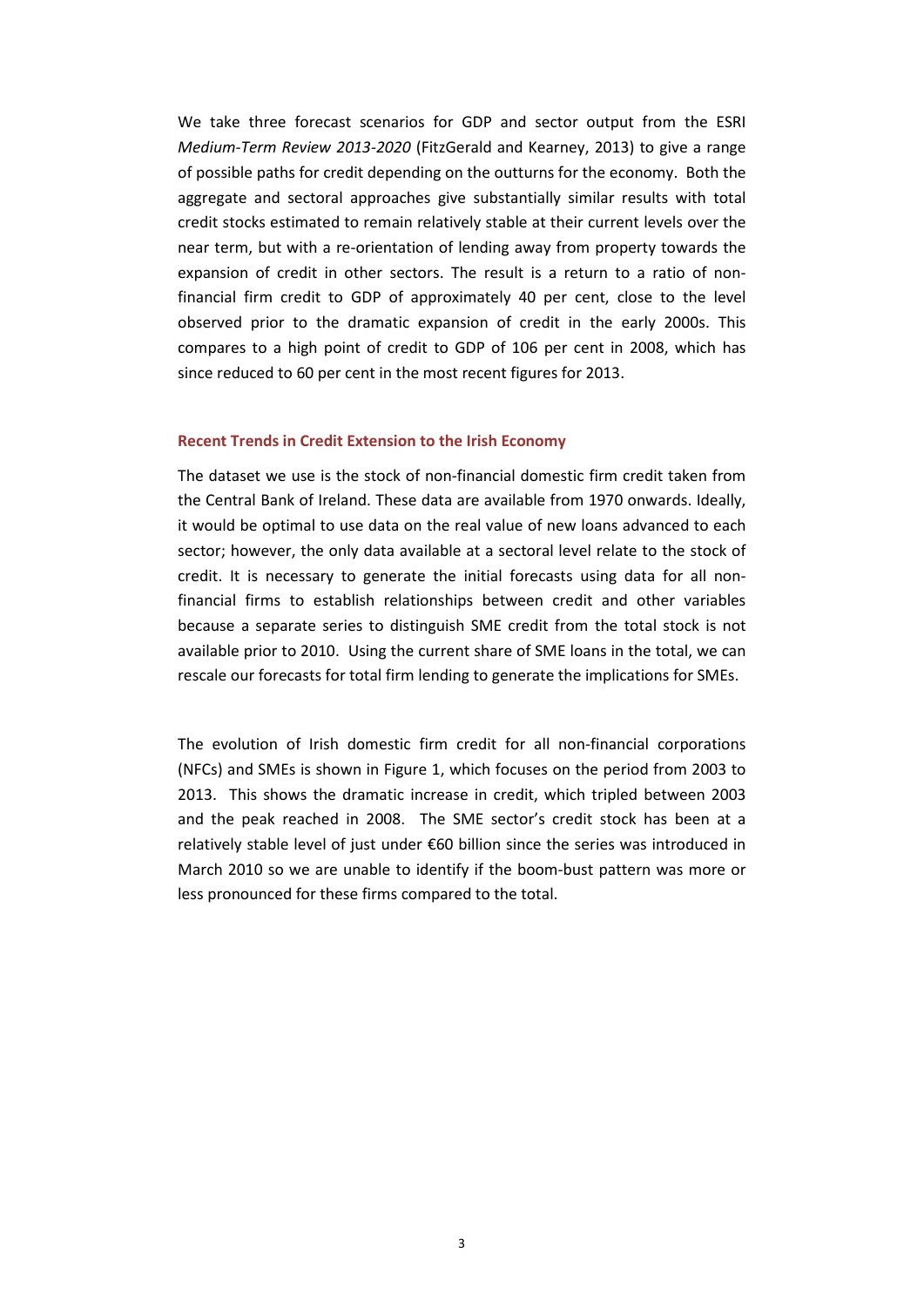

The growth and decline in credit can also be seen in the transactions shown in Figure 2. This separates credit into property lending (broadly defined as including both construction and real estate) and all other lending. This shows a clear link between the property sector boom and overall firm credit, with transactions in the property sector outweighing all other lending by a factor of three at the height of the boom. Since late 2008, the transactions have been negative for property and other sectors, indicating broadly that more credit is being paid off than is being extended.<sup>[4](#page-5-0)</sup> Five years of negative transactions indicates that a considerable degree of deleveraging has been undertaken by the Irish financial institutions. This raises concerns about the extent to which credit might be constrained for viable businesses if banks remain focused on unravelling the legacy debt built up in the boom as the economic recovery takes hold.

<span id="page-5-0"></span><sup>&</sup>lt;sup>4</sup> The transactions series is calculated from quarterly differences in outstanding amounts which are adjusted for reclassifications, other revaluations, exchange rate variations and any other changes which do not arise from transactions. Information on the credit data series and definitions is available from the Central Bank website at: [http://www.centralbank.ie/polstats/stats/cmab/Documents/Business\\_Credit\\_and\\_Deposits\\_Explanatory%20Notes.pdf](http://www.centralbank.ie/polstats/stats/cmab/Documents/Business_Credit_and_Deposits_Explanatory%20Notes.pdf)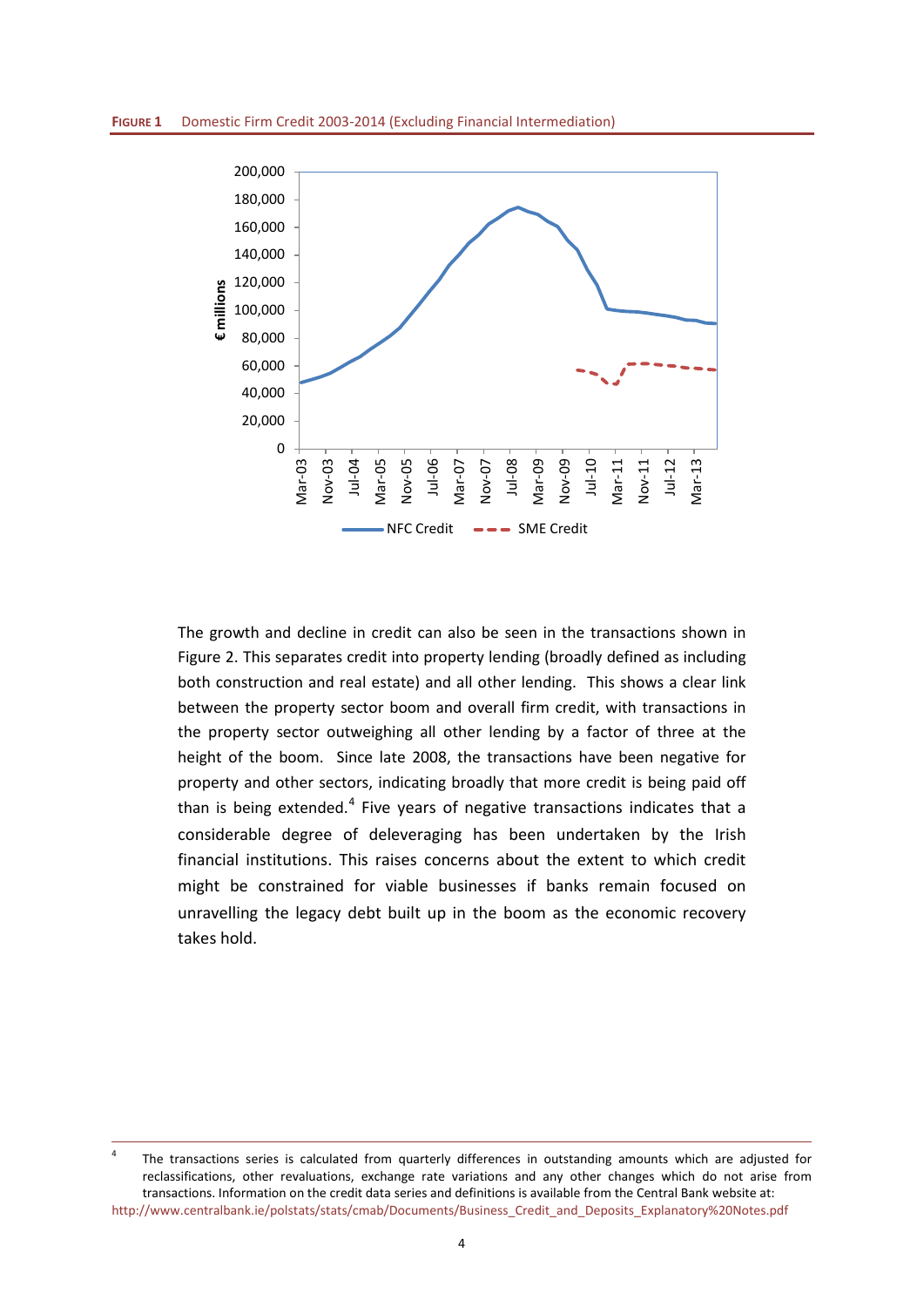

The dominant role of the property sector in total NFC and SME credit can be seen in Figure 3, which shows the sectoral shares of credit as at the end of 2013. The sector shares are almost identical for total firm and SME credit stocks. Property makes up 58 per cent of total firm credit and 56 per cent of SME credit. The next largest sector is trade and hospitality which accounts for 18 per cent of total firm credit. Agriculture and manufacturing each account for approximately 5.5 per cent of total NFC credit, but agriculture is a slightly higher proportion of SME lending at close to 8 per cent. The "other" group includes a range of different smaller sectors, primarily other services and communications. Close to 13 per cent of credit is currently extended to this category of firms.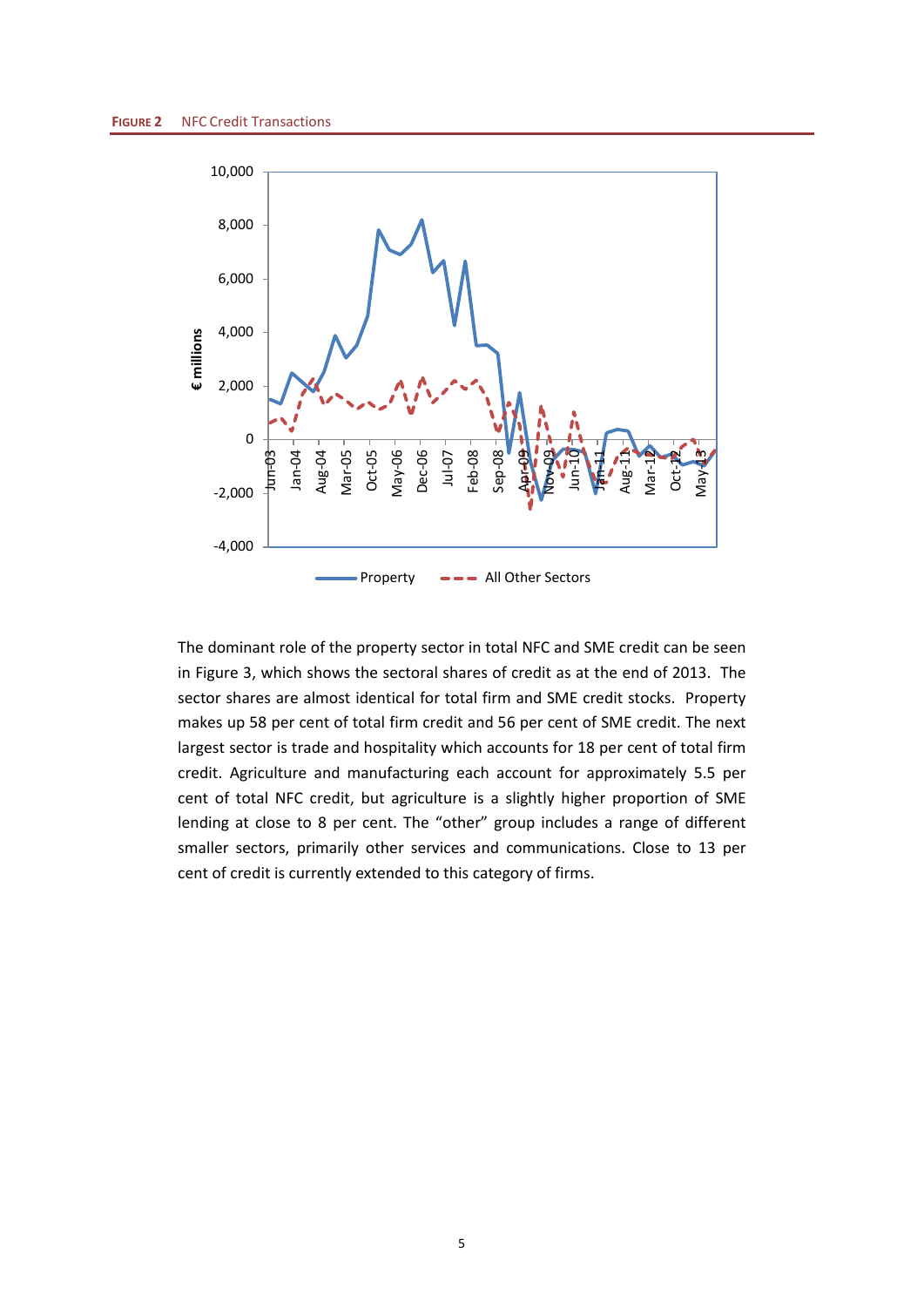

■ Agriculture ■ Manufacturing ■ Property ■ Trade ■ Other

We consider three different scenarios for the path of the economy as the main inputs to the forecasting exercise. These are taken from the ESRI's *Medium-Term Review 2013-2020* (FitzGerald and Kearney, 2013) and the main elements are summarised in Table 1. The scenarios are based on different speeds of recovery: the first of these is a "Recovery" scenario that returns the economy to its historic average growth rate of 4 per cent by 2015, resulting in a gradual decline in unemployment to 5.6 per cent by 2020. The second scenario is one of "Delayed Adjustment", where it takes until 2017 for GDP growth to get close to 3 per cent (due in large part to continued constraints in the credit market) and the third scenario is a "Stagnation" alternative in which GDP growth remains below 2 per cent for the entire period in the case where the external economy is hit with further shocks that have a knock-on negative effect on Irish recovery.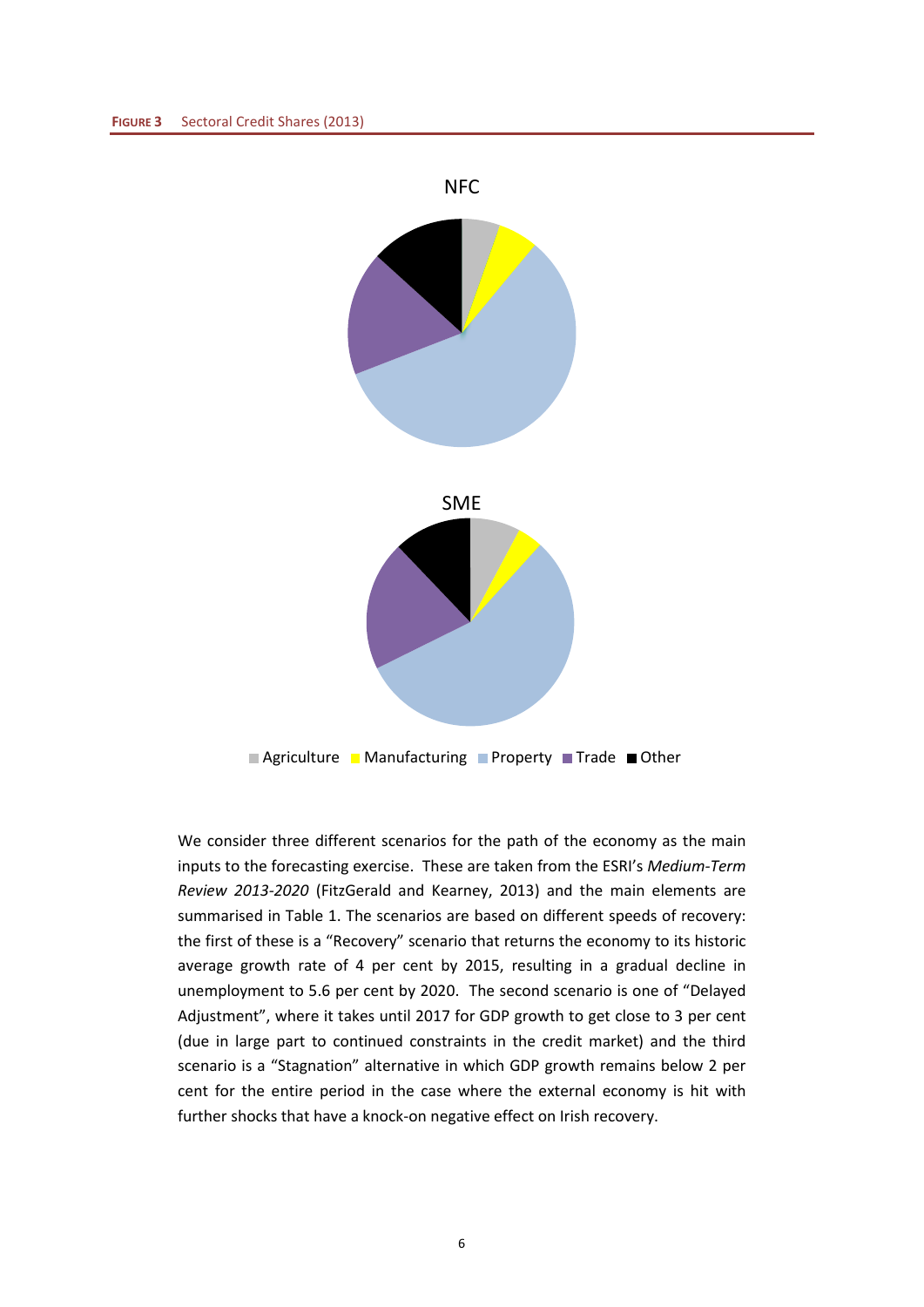#### **TABLE 1** Macroeconomic Scenarios

|                 | 2013 | 2014 | 2015 | 2016                               | 2017           | 2018   | 2015-2020 |
|-----------------|------|------|------|------------------------------------|----------------|--------|-----------|
|                 |      |      |      | <b>Recovery Scenario</b>           |                |        |           |
| GDP growth %    | 1.7  | 3    | 4    | 4.1                                | 4.2            | 3.7    | 4         |
| Deficit (% GDP) | 7.3  | 5    | 3.2  | 1.2                                | 0.4            | $-0.3$ | $-1$      |
| Unemployment    | 14   | 13.4 | 11.8 | 10.6                               | 9.5            | 8.2    | 5.6       |
|                 |      |      |      | <b>Delayed Adjustment Scenario</b> |                |        |           |
| GDP growth %    | 1.8  | 1.9  | 2.7  | 1.9                                | 2.7            | 3      | 3.3       |
| Deficit (% GDP) | 7.3  | 9.2  | 3.2  | 1.2                                | 0.3            | $-0.4$ | $-1$      |
| Unemployment    | 13.9 | 13.8 | 12.9 | 13.5                               | 13.1           | 11.9   | 8.4       |
|                 |      |      |      | <b>Stagnation Scenario</b>         |                |        |           |
| GDP growth %    | 1.7  | 3.5  | 1.3  | 1.1                                | $\overline{2}$ | 0.8    | 1.4       |
| Deficit (% GDP) | 7.3  | 4.5  | 2.7  | 2.5                                | $\overline{2}$ | 0.6    | 0.7       |
| Unemployment    | 14.1 | 13.1 | 12.5 | 13.4                               | 12.8           | 12.5   | 11.8      |

*Source*: FitzGerald and Kearney (2013).

#### **Forecasts from Macro Model Approach**

In modelling the volume of outstanding credit to non-financial corporations, a number of different approaches may be used. The first is to include the factors that affect the supply and demand for credit in a single equation with the volume of credit as the dependent variable. The second approach is to model the supply and demand for credit individually and assume that the interest rate is exogenous. Both of these approaches imply that the interest rate is not affected by the volume of lending, which is arguably an unlikely scenario in the case of the Irish banking sector given the changes in competition and in lending standards that occured over the credit boom period.

The approach that we follow is to treat both the interest rate and the volume of credit as being simultaneously determined and to instrument for the interest rate in the credit demand and supply equations. We consider this to be a more accurate characterisation of the market for NFC credit in the Irish case. Therefore, we estimate the model as a system of simultaneous equations and use the supply factors as instruments for the interest rate in the demand equation. This captures the fact that changes in supply have an impact on the interest rate and hence on the volume of credit that is unrelated to demand but needs to be accounted for. Conversely, we use the demand factors as instruments for the interest rate in the supply equation to control for the impact of changes in demand on the interest rate and credit volumes.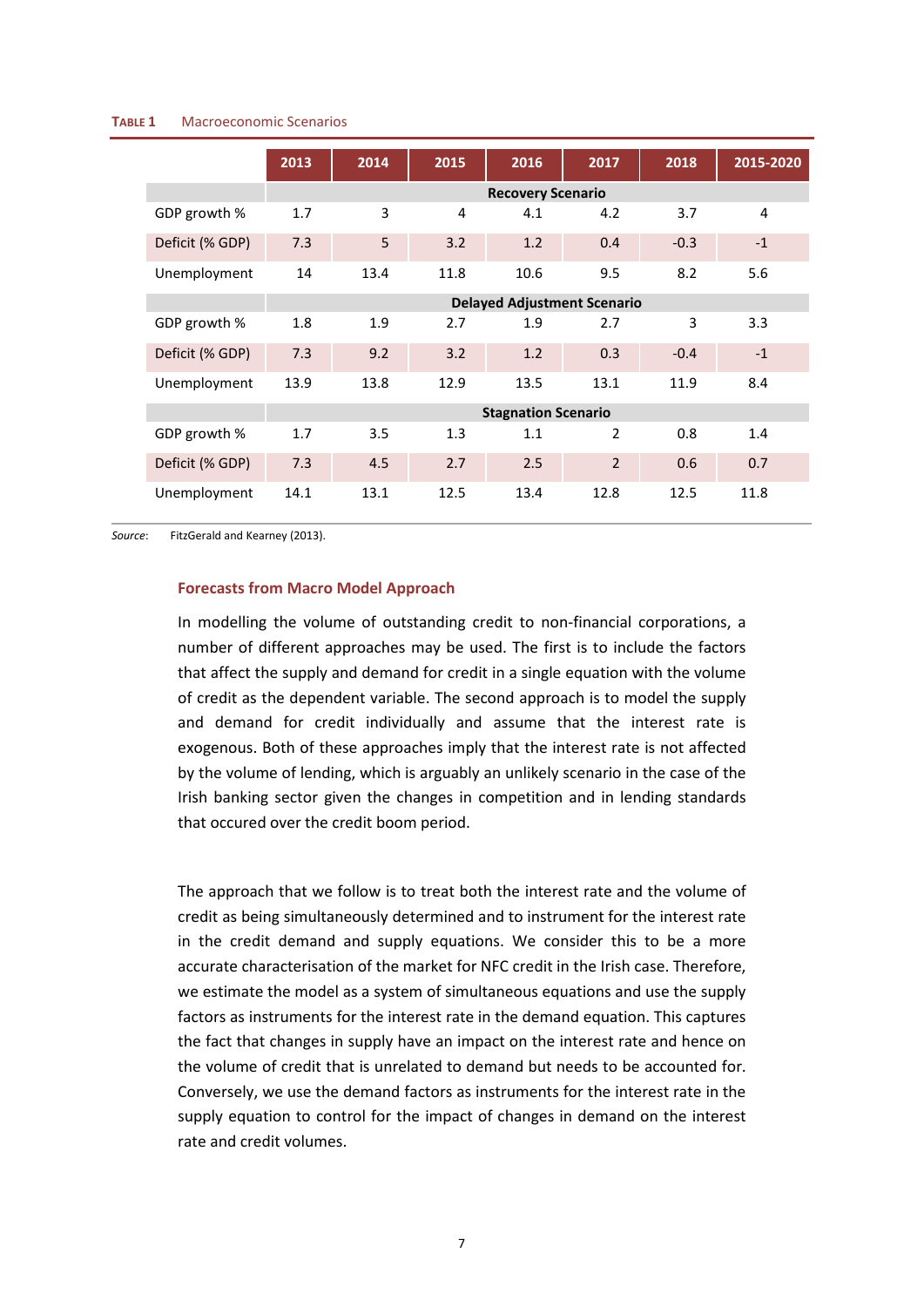The demand for credit by non-financial corporations is assumed to rise with economic activity, proxied by real GDP, and expect to fall as the real cost of credit increases. [5](#page-9-0) The *ex ante* real interest rate is the average interest rate on NFC credit minus (annualised) lagged quarterly inflation.[6](#page-9-1)

On the supply side, the model assumes that lending to non-financial corporations depends on the return from lending (i.e., the interest rate charged), the cost of funding that banks face, the opportunity cost of lending to NFCs and a measure of the perceived riskiness associated with corporate lending. The funding environment experienced by the banking sector is controlled for through the inclusion of the volume of deposits and the money market rate. The former reflects the volume of retail funding that the bank holds, while the latter reflects the cost of alternative financing (via wholesale money markets).

The model assumes that banks maximise the risk-adjusted return on a portfolio of assets. The interest rate on ten-year government bonds, a measure of the longterm risk-free rate, is used to proxy the opportunity cost of lending to nonfinancial corporations. We use lagged annual GDP growth to capture macroeconomic risk implying that the financial health of corporations is positively correlated over time.

We estimate the model using quarterly data starting from the first quarter of 1985 up to the third quarter of 2003. After examining the stability of the estimates, the main reason for excluding later data is that preliminary analysis suggests that corporate lending becomes explosive when the post-2003 data are included. Interestingly, this occurs both when property lending is included in total NFC credit outstanding and when it is excluded. Another important reason for focusing on the pre-2003 period is that it captures the funding constraints that banks will be more likely to face in the future due to financial regulation and structural change in the banking system. The banking sector's reliance on retail deposits as the primary source of funding was greatly reduced in the 2003-2007 period as relatively cheap wholesale funding via money markets became more accessible.

Table 2 presents the results of the model with total credit to non-financial corporations (including property but excluding financial intermediation) as the dependent variable. The model is estimated using Three Stage Least Squares. In

<span id="page-9-0"></span><sup>&</sup>lt;sup>5</sup> The volume of NFC credit, GDP and deposits are in real per capita terms. The variables are deflated using the consumer expenditure deflator. <sup>6</sup> We also considered other measures of inflation expectations such as the lagged annual change in the consumer

<span id="page-9-1"></span>expenditure deflator and various moving averages. These alternative measures did materially affect our results.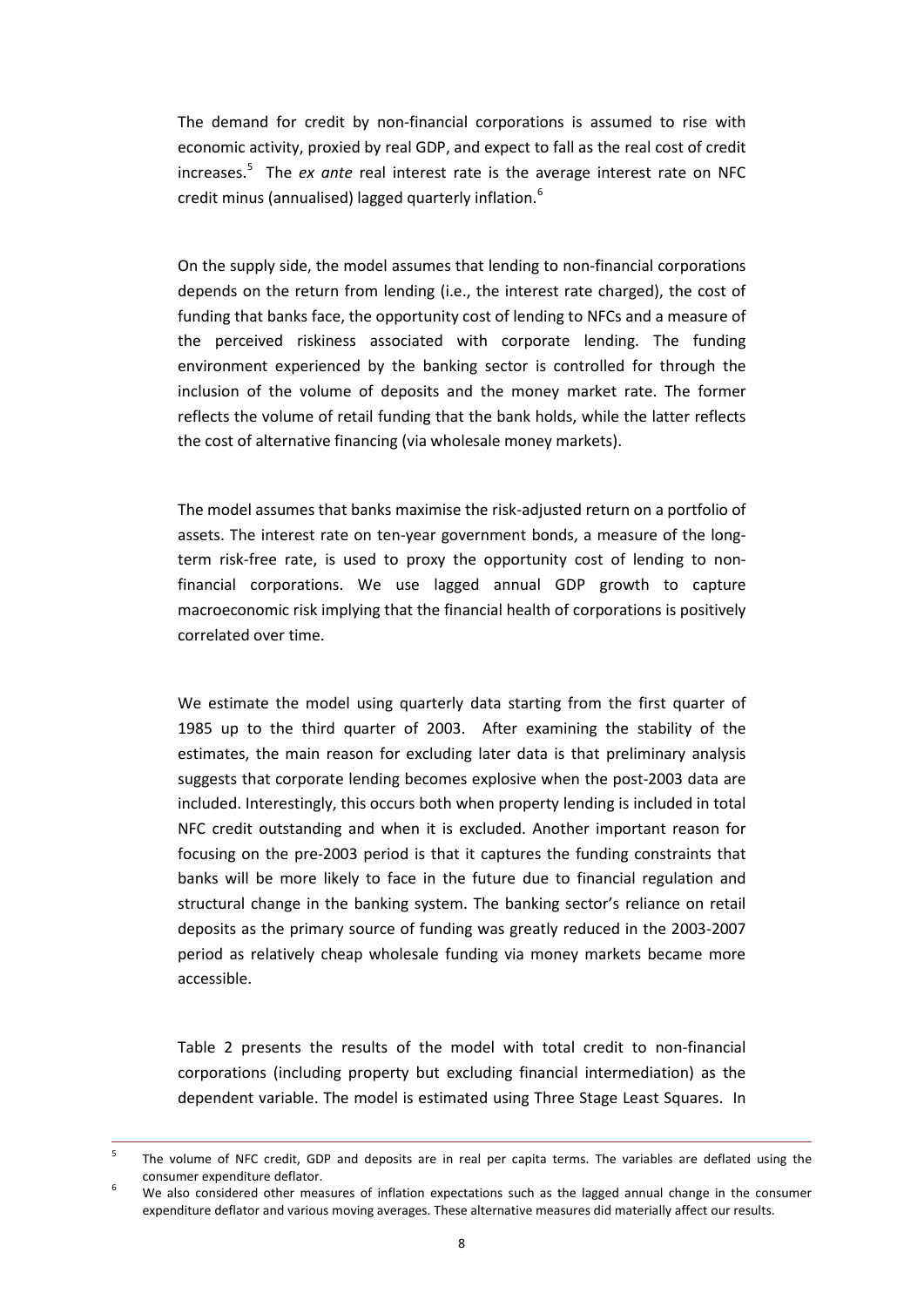terms of demand, the volume of credit is negatively related to the interest rate (long-run semi-elasticity of 0.03) and positively related to economic activity (longrun elasticity of 1.65).

On the supply side, the main determinant of the amount of credit that banks are willing to extend is the volume of deposits (long-run elasticity of 0.8) and the riskiness of lending, as approximated by the growth in real GDP (long-run elasticity of 2.5). As expected, credit supply is increasing in the interest rate on NFC credit and decreasing in the return on alternative investments and the cost of alternative sources of funding. These coefficients can now be used to produce forecasts for the volume of NFC credit for given paths of the model's exogenous variables using the three alternative growth scenarios discussed in the previous section.

| Dependant Variable: Total NFC Credit Per Capita |                         |                      |               |  |
|-------------------------------------------------|-------------------------|----------------------|---------------|--|
| Demand                                          | Supply                  |                      |               |  |
| Constant                                        | $-0.451***$             | $-0.029$             |               |  |
| NFC Credit $_{t-1}$                             | $0.925***$              | NFC Credit $_{t-1}$  |               |  |
| <b>Interest Rate</b>                            | $-0.002**$              | <b>Interest Rate</b> | $0.006***$    |  |
| Real GDP                                        | $0.123***$<br>Long Rate |                      | $-0.004***$   |  |
|                                                 |                         | <b>Deposits</b>      | $0.028***$    |  |
|                                                 |                         | Mon. Mkt Rate        | $-0.004***$   |  |
|                                                 |                         | Change Real GDP      | $0.087***$    |  |
| Adjusted $R^2$                                  | 0.996                   | Adjusted $R^2$       | 0.997         |  |
|                                                 |                         |                      |               |  |
| Sample                                          | 1985q1-2003q3           | Sample               | 1985q1-2003q3 |  |

#### **TABLE 2** Supply and Demand for Total NFC Credit

*Source*: Own estimates.

Figure 4 shows the path for NFC credit (including credit to the property sector) in the three scenarios. Total outstanding NFC credit is forecast to rise to €109 billion by 2020 in the Recovery scenario, €99 billion in the Delayed Adjustment scenario and €97 billion in the Stagnation scenario. The Stagnation and Delayed Adjustment scenarios give overlapping paths of credit evolution for the earlier years of the forecast horizon, until the pick-up in GDP in the Delayed Adjustment scenario. However, the overall variation in the credit stocks under the different scenarios remains relatively modest.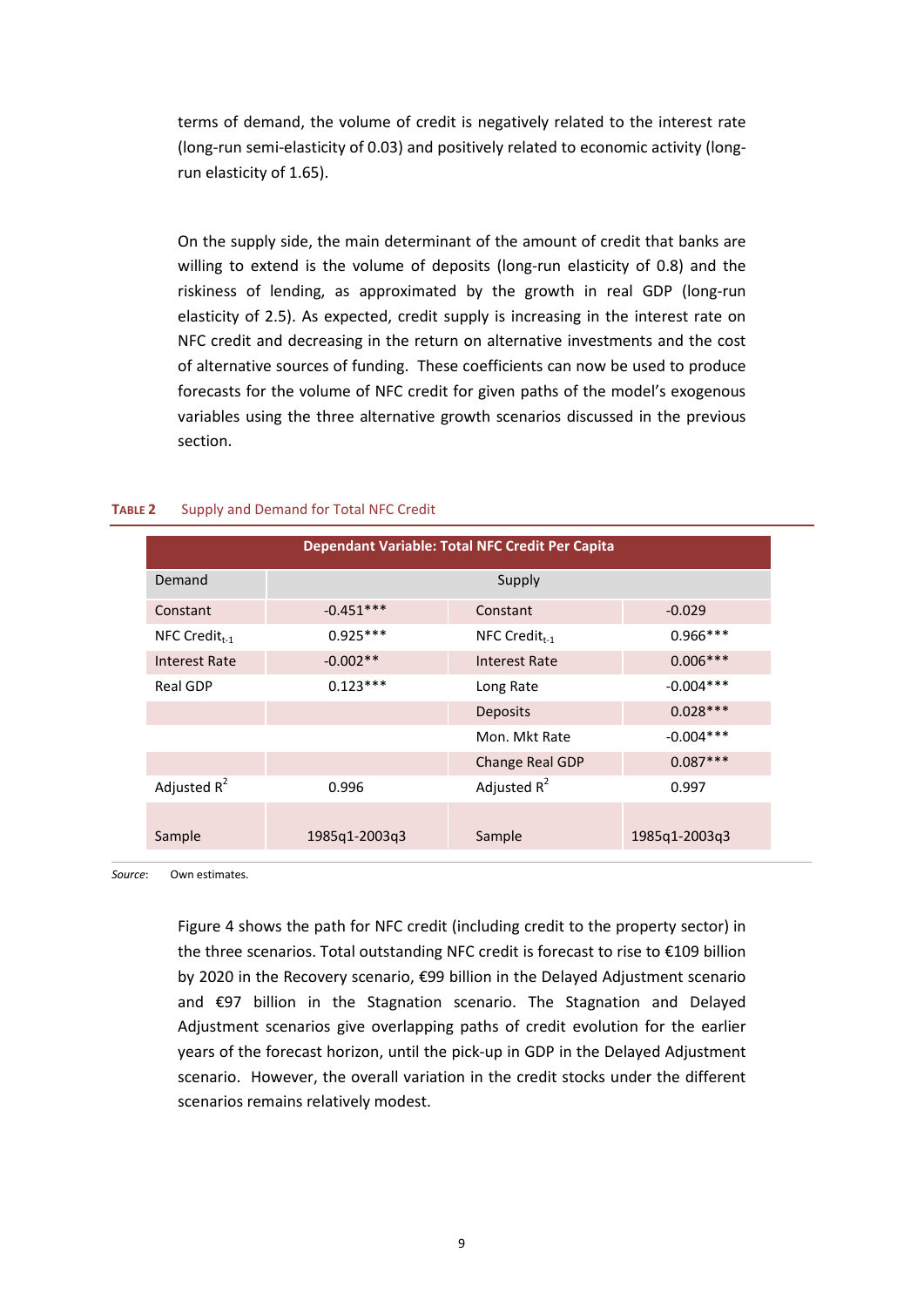



Table 3 presents the results of the model when property related lending is excluded from outstanding NFC credit. The main difference in the results relative to the model of total credit is a significantly lower coefficient on real GDP in the demand equation. This may pick up that non-property NFC debt could be affected by other factors such as global growth, whereas property demand would be driven primarily by domestic factors. The long-run elasticity of non-property NFC credit with respect of real GDP is 0.9 compared to 1.65 for total NFC credit. On the supply side, the long-run elasticities are also significantly lower for deposits (0.4 versus 0.8) and GDP growth (1.1 versus 2.5).

| Dependant Variable: Total NFC Credit per capita |               |                     |               |  |
|-------------------------------------------------|---------------|---------------------|---------------|--|
| Demand                                          | Supply        |                     |               |  |
| Constant                                        | $-0.527***$   | $-0.202***$         |               |  |
| NFC Credit $_{t-1}$                             | $0.909***$    | NFC Credit $_{t-1}$ | $0.941***$    |  |
| Interest Rate                                   | $-0.002**$    | Interest Rate       | $0.005**$     |  |
| <b>RGDP</b>                                     | $0.084***$    | Long Rate           | $-0.003***$   |  |
|                                                 |               | <b>Deposits</b>     | $0.023***$    |  |
|                                                 |               | Mon. Mkt Rate       | $-0.004***$   |  |
|                                                 |               | <b>ARGDP</b>        | $0.066**$     |  |
| Adjusted $R^2$                                  | 0.991         | Adjusted $R^2$      | 0.992         |  |
| Sample                                          | 1985q1-2003q3 | Sample              | 1985q1-2003q3 |  |

#### **TABLE 3** Supply and Demand for NFC Credit Excluding Property Related Lending

*Source*: Own estimates.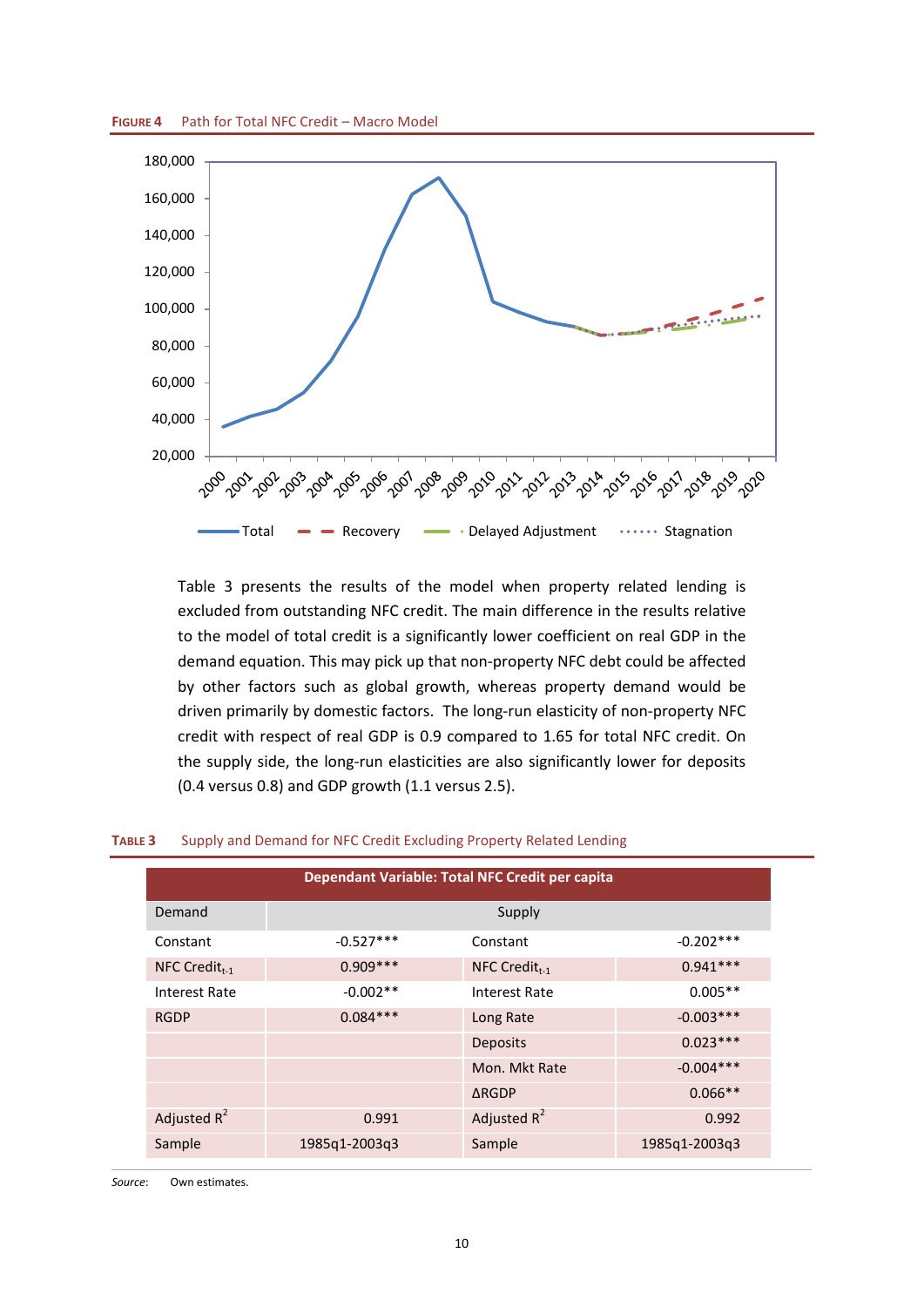



Figure 5 shows the forecast path for NFC credit excluding property related lending in the three scenarios. NFC credit rises to €49 billion by 2020 in the Recovery scenario, €45 billion in the Delayed Adjustment scenario and €44 billion in the Stagnation scenario. Table 4 presents the growth rates of credit generated by the forecasts above.

| <b>Credit Stock Growth Rates</b> |          |                           |            |  |  |  |
|----------------------------------|----------|---------------------------|------------|--|--|--|
|                                  | Recovery | Delayed                   | Stagnation |  |  |  |
|                                  |          | <b>Total</b>              |            |  |  |  |
| 2015                             | 0.01     | 0.01                      | 0.01       |  |  |  |
| 2016                             | 0.03     | 0.01                      |            |  |  |  |
| 2017                             | 0.04     | 0.02                      | 0.02       |  |  |  |
| 2018                             | 0.04     | 0.02                      | 0.02       |  |  |  |
| 2019                             | 0.05     | 0.02                      | 0.02       |  |  |  |
| 2020                             | 0.05     | 0.03                      | 0.01       |  |  |  |
|                                  |          | <b>Excluding Property</b> |            |  |  |  |
| 2015                             | 0.05     | 0.05                      | 0.05       |  |  |  |
| 2016                             | 0.05     | 0.04                      | 0.05       |  |  |  |
| 2017                             | 0.05     | 0.04                      | 0.04       |  |  |  |
| 2018                             | 0.04     | 0.03                      | 0.03       |  |  |  |
| 2019                             | 0.04     | 0.03                      | 0.02       |  |  |  |
| 2020                             | 0.04     | 0.03                      | 0.01       |  |  |  |

#### **TABLE 4** Annual Credit Growth Rates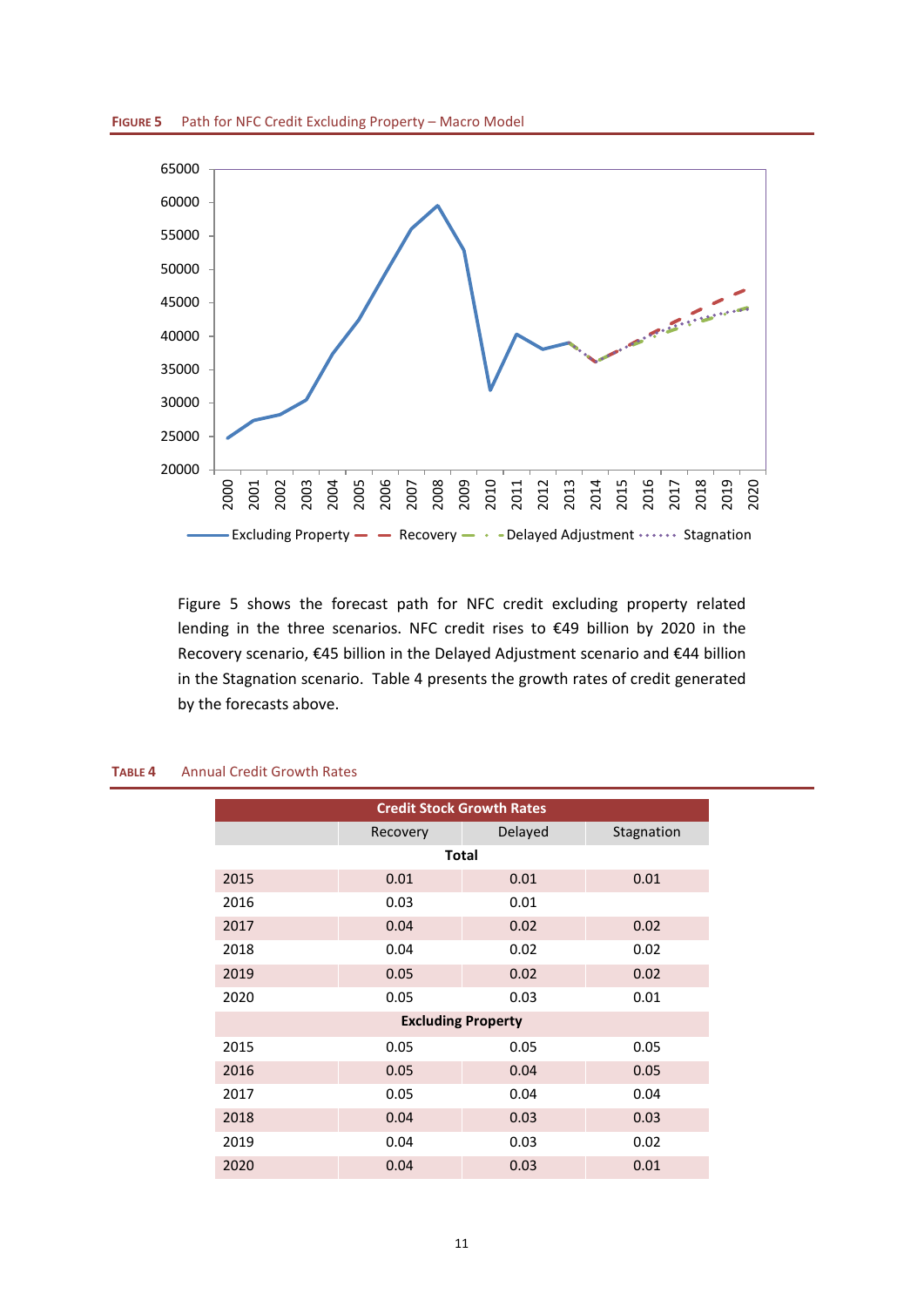#### **Sectoral Credit Forecasts**

The banking model projections taking into account the simultaneity of supply and demand factors provide an outlook for the likely evolution of total credit in the Irish market. In this section, we explore how this credit may be allocated across the broad sectors of business activity. In order to do this, we follow the same methodology as Lydon, McQuinn, O'Brien and Sherman (2011) and link the demand for credit to output and other relevant factors in each sector. Unlike the previous section, this sector level approach focuses on the demand side, implicitly assuming that the available supply of credit will be allocated in line with demand across sectors.

There are two steps to generating the sector level projections for credit demand. The first step is to establish a long-run "fundamental" level of credit in each sector, which is specified as a function of output in the sector, total GDP in the economy and the interest rate. The current level of credit in each sector is then compared to this fundamental level to establish if the sector is under or over leveraged relative to historic norms. In comparing these results to those from the macroeconomic model in the previous section, it should be noted that it is not possible to endogenise credit supply at the sector level (as this relates to the allocation of credit by the banking sector rather than the determination of the amount available) so the analysis here is focused on the demand determinants only.

The second step generates a forecast for each sector using an error correction model, which is based on the current gap between the actual and fundamental levels of credit, which are assumed to unwind over time and developments in output scenarios. As in the previous section, we use three alternatives for growth in GDP and sector output based on the scenarios in the ESRI's *Medium-Term Review for 2013-2020*. Four sectors are explicitly modelled: these are Agriculture, Manufacturing, Property, Trade and Hospitality. This results in a residual category covering other services including private sector health and education, along with communications and utilities. Given the heterogeneity of this group and data limitations on sector output, the credit demand is not directly modelled. As the "other" category is mainly service-based, we make the assumuption that it grows at the same rate as that projected for the Trade and Hospitality sector to generate a total credit level.

The long-run relationships between sector credit levels, sector output, total GDP and the interest rate are presented in Table 5. These are almost identical to the results of Lydon *et al.* (2011) with minor differences due to the addition of more recent data. Taking the fitted values from these estimates allows us to compare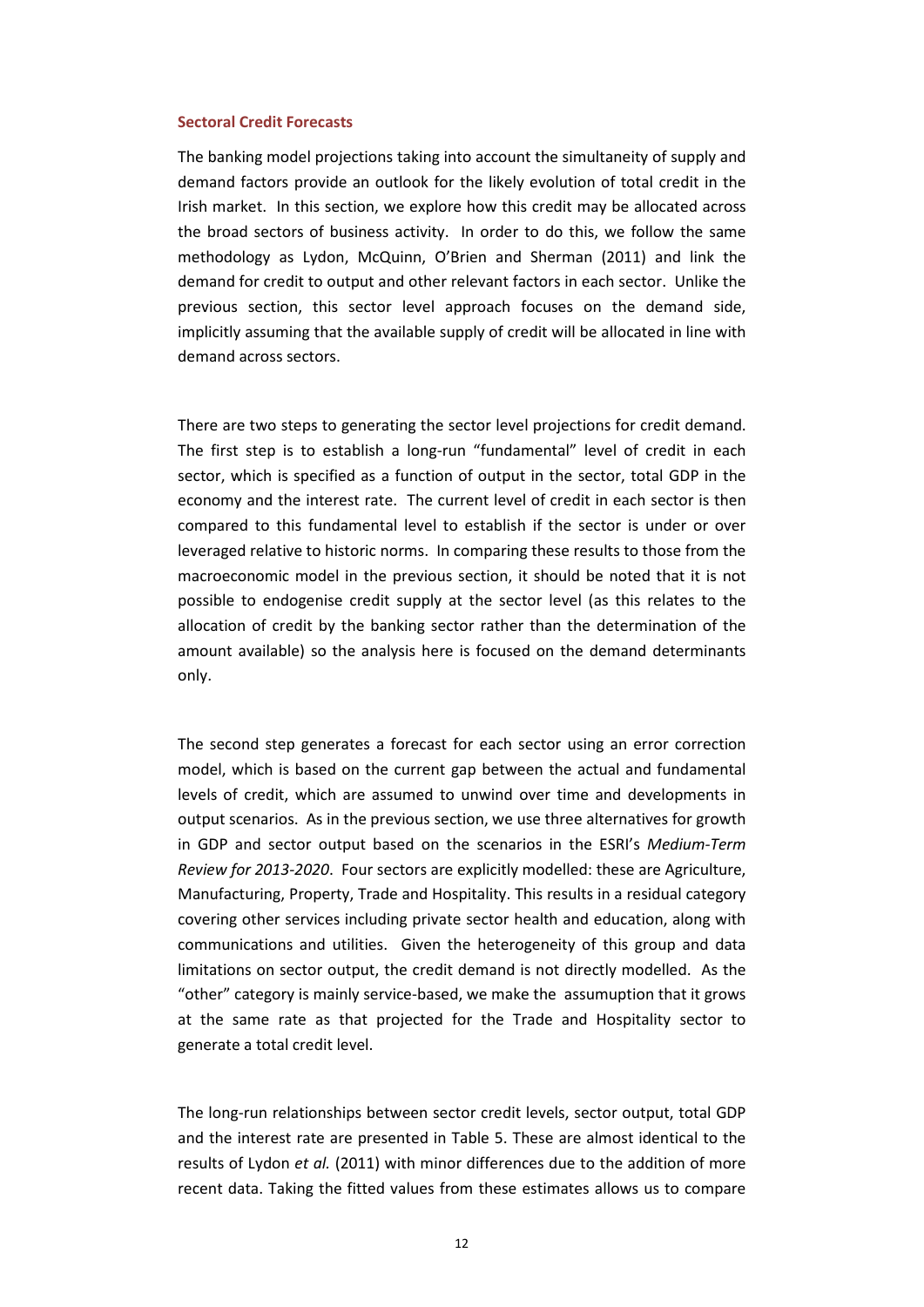the current level of credit in each of the sectors to the level predicted by the historic relationship in the regression. The actual and fundamental levels of credit since 1990 in the four modelled sectors are shown in Figure 6 where divergences between the two lines can be interpreted as indicating some disequilibrium, either over or under extension of credit relative to the level expected by the output in the sector.

|                | <b>Agriculture</b> | <b>Property</b> | <b>Trade</b> | <b>Manufacturing</b> |
|----------------|--------------------|-----------------|--------------|----------------------|
| Constant       | $-1.92$            | $-1.31$         | $-1.73$      | $-0.56$              |
| Output         | 0.55               | 1.37            | 1.04         |                      |
| <b>GDP</b>     | 0.49               |                 |              | 0.79                 |
| Interest       | 0.00               | $-0.15$         | $-0.01$      |                      |
| Adjusted $R^2$ | 0.96               | 0.93            | 0.99         | 0.94                 |
|                |                    |                 |              |                      |

#### **TABLE 5** Sector Long-Run Results

*Source*: Own estimates.





The expected fundamental level of credit in the Agriculture sector was above the actual level for much of the economic boom period, suggesting that credit expansion was focused in other sectors with Agriculture being somewhat credit constrained during the boom. Since 2008, this relationship between the actual and fundamental credit series reversed for a time and the two are currently approximately in equilibrium. A similar pattern applies to the Trade and Hospitality sector, where actual credit was below the long-run relationship for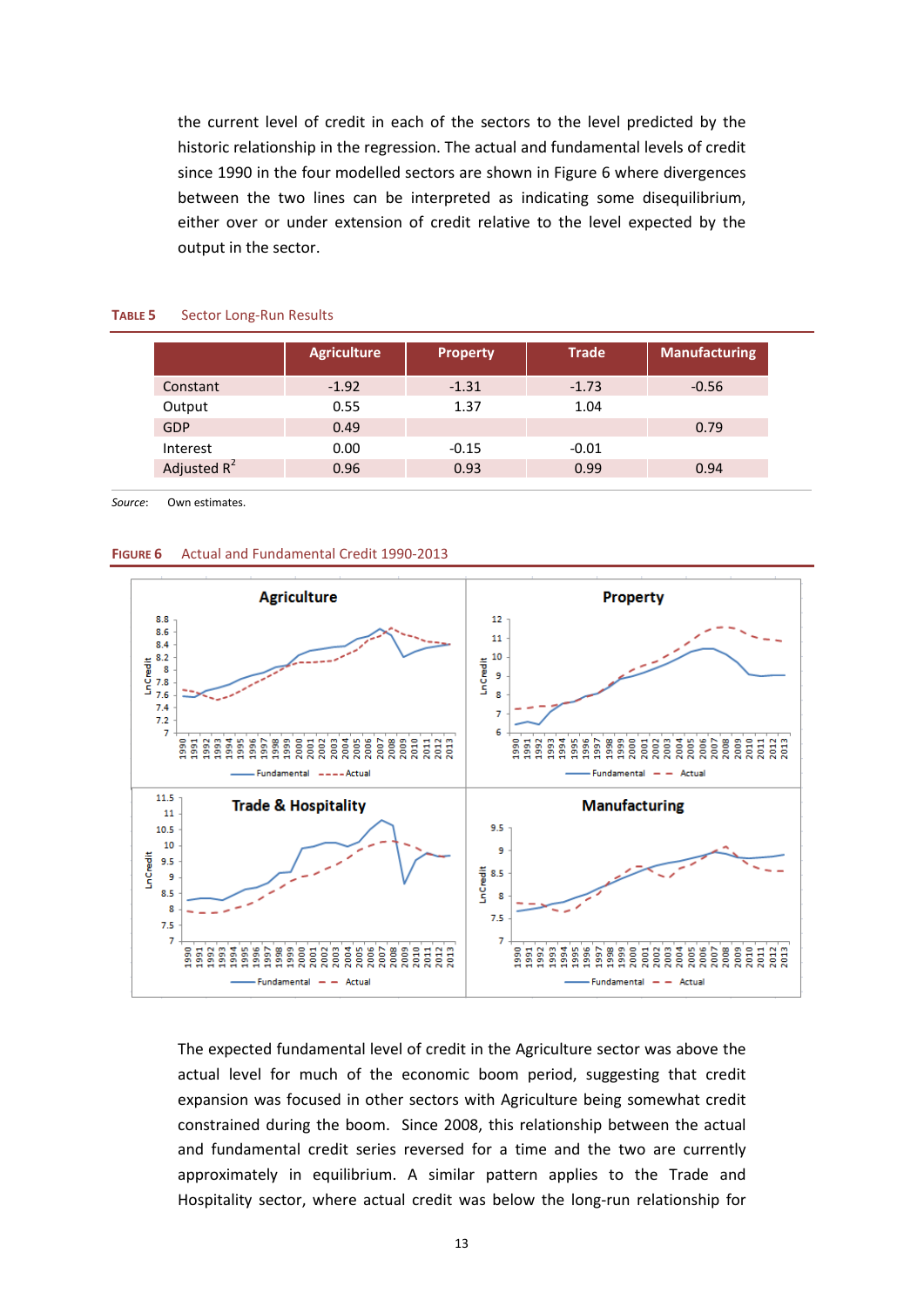most of the period graphed but which has seen a convergence to the fundamental level in the most recent years of the sample.

The expansion of credit in the Property sector was the dominant story of the economic boom throughout the early and mid-2000s and this sector-level estimation shows that actual levels of credit began to outstrip the fundamental relationship as early as 2000, with the gap widening up until 2010. More recently, both actual and fundamental levels of credit in the Property sector appear to have stabilised but a relatively large degree of leveraging is still evident in this sector. Manufacturing, on the other hand, currently shows a higher expected fundamental level of credit relative to the actual credit stocks, implying that there may be some credit constraints in this sector.

The short-run projections for credit use an error-correction framework, whereby any gaps betweeen actual and fundamental credit estimated in the long-run estimates are expected to be unwound over time, with the speed at which this occurs captured by the ECM term in Table 6. The short-run results also control for lagged changes in credit, changes in sectoral output and total GDP.

|                | <b>Agriculture</b> | <b>Property</b> | <b>Trade</b> | <b>Manufacturing</b> |
|----------------|--------------------|-----------------|--------------|----------------------|
| $ECM(t-1)$     | $-0.13$            | $-0.11$         | $-0.26$      | $-0.16$              |
| $d.C(t-1)$     | 0.53               | 0.46            |              | 0.26                 |
| d.O(t)         |                    | 0.41            | 0.99         |                      |
| $d.O(t-1)$     | 0.41               |                 |              |                      |
| $d.Y(t-1)$     |                    |                 |              | 0.69                 |
| d.R(t)         | 0.00               |                 |              |                      |
| Adjusted $R^2$ | 0.67               | 0.74            | 0.47         | 0.47                 |

#### **TABLE 6** Sector Short-Run Results

*Source*: Own estimates.

Combining these coefficients with the projected output and GDP paths from the *Medium-Term Review 2013-2020*, we generate credit forecasts for each of the sectors over the time horizon 2013 to 2020 for the different macroeconomic scenarios. Figure 7 shows the path of these forecast scenarios for all sectors combined and Figure 8 shows the forecasts when the Property sector is excluded.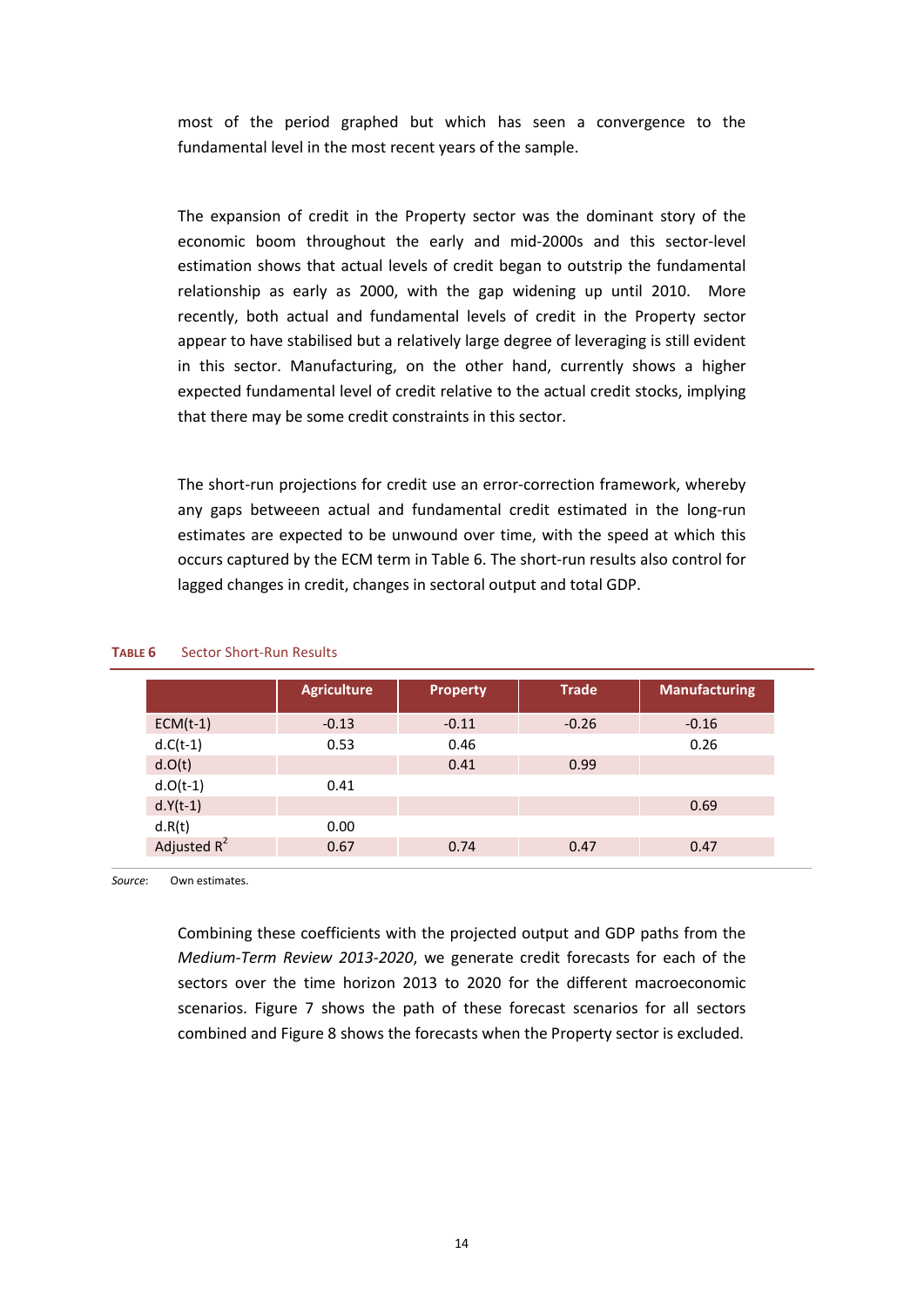

The projections for total NFC credit using the sector error-correction approach are relatively flat at the current stock. Compared to the actual credit level of €90.5 billion in 2013, the Recovery scenario gives a continuation of the current path of credit decline up until 2016 (when it reaches €71 billion) before beginning to grow and returning to a level of approximately €87 billion by 2020. The delayed adjustment and stagnation scenarios follow similar paths but with a slower rate of growth, with the lower estimate in the stagnation scenario resulting in a credit stock of €70.5 billion in 2020. These numbers are lower than those projected in the banking model earlier but the broad evolution of credit under the different scenarios follows a similar path.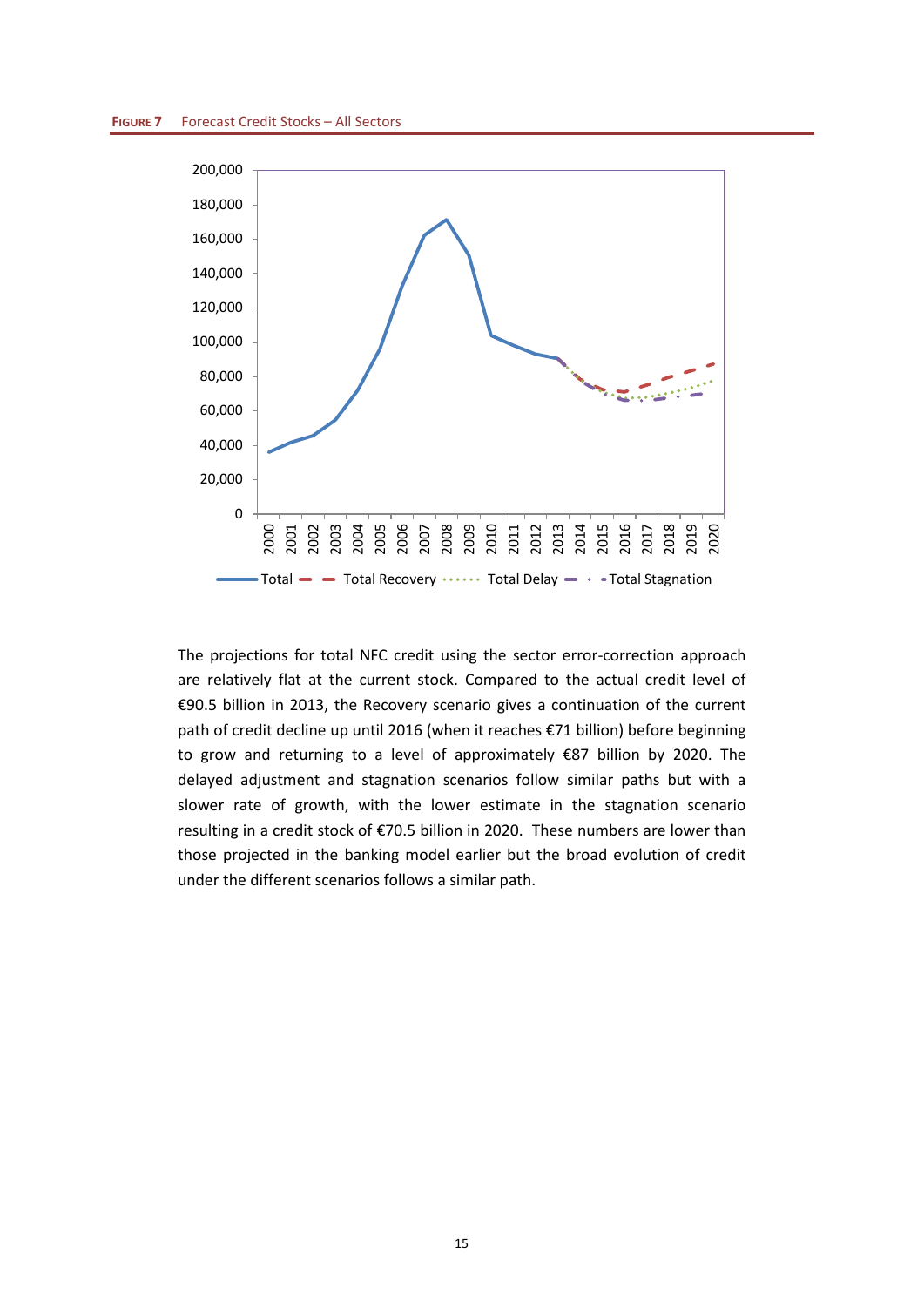

The reason for the continued fall in credit in these projects is due to the unwinding of the high levels of outstanding credit in the Property sector. When we graph the expected credit stocks of all the other sectors excluding Property in Figure 8, we see a very different picture with credit levels expected to rise steadily in the rest of the economy. The 2013 credit stock for non-property NFCs was €39 billion. Under the Recovery scenario, this is expected to reach slightly over €71 billion by 2020. The lower-bound estimate under the Stagnation scenario would also see credit expansion in the non-property sectors albeit at a slower pace, reaching €59 billlion in 2020.

To place these numbers in context, Figure 9 graphs the expected Recovery scenario levels of credit (for all sectors and excluding Property) relative to GDP. This shows that the forecasted levels of credit in the NFC sector overall are expected to return to stabilise at a pre-boom level of approximately 40 per cent of GDP, with the subsequent growth in credit stocks evolving broadly in line with GDP. This graph also demonstrates the disproportionate contribution of the Property sector to the peak credit-to-GDP ratio, with credit in other sectors deviating only relatively slightly from the longer term relationship with GDP even during the mid-2000s. The peak of credit to GDP was 106 per cent reached in 2008 and this has reduced to 60 per cent in 2013.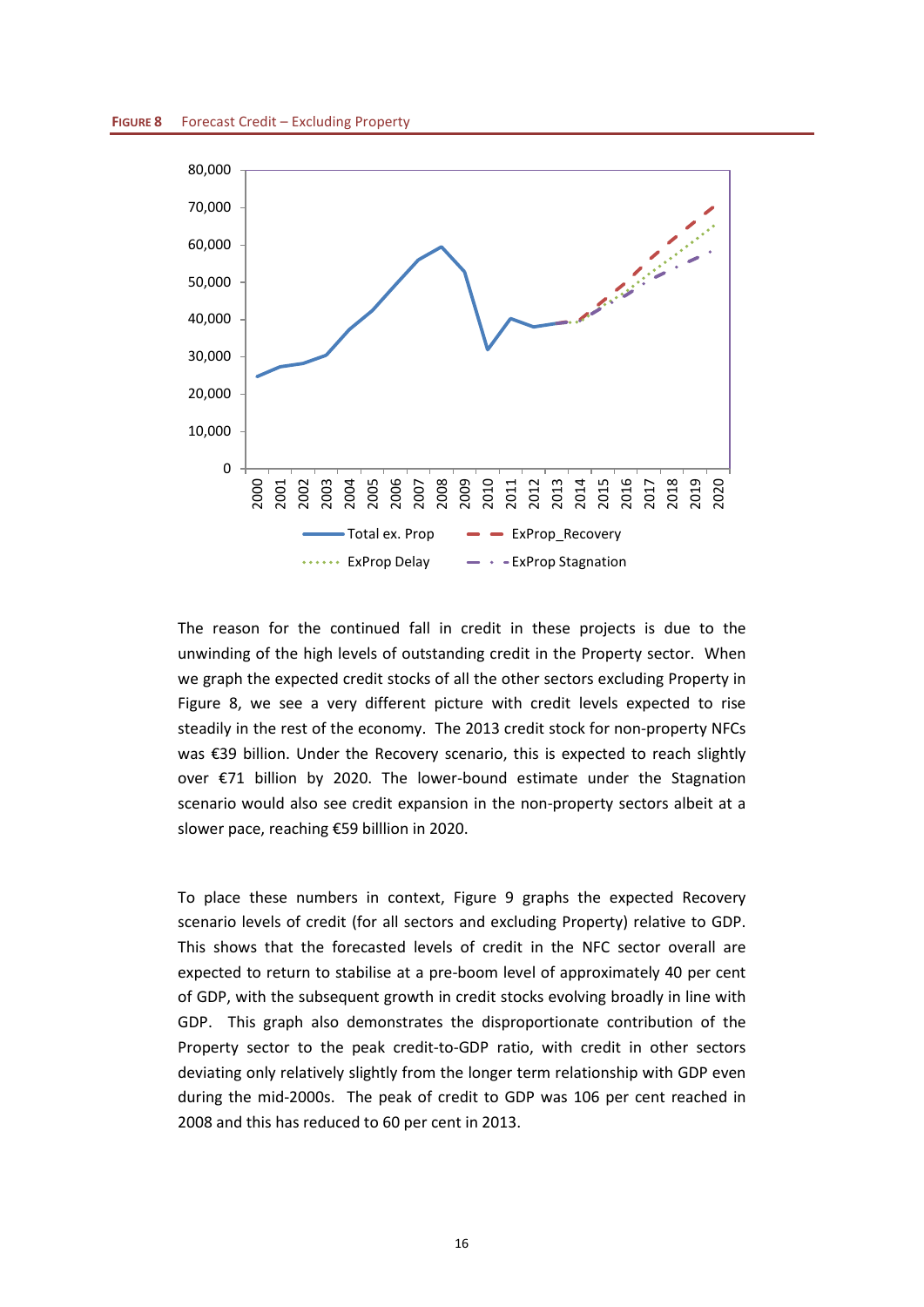

The key driver of the forecasted evolution of firm credit can be summarised as a re-orientation of credit away from Property and towards other sectors of the business economy, with these offsetting effects resulting in a return to a level of credit close to historic norms as a percentage of GDP. Figure 10 shows how the forecasts for the individual sectors are expected to evolve in terms of their contributions to the stock of total credit. Property lending formed the majority share of total NFC credit throughout the boom and this is expected to reduce in importance with larger shares of credit going to Trade and other services, along with modest increases in the share of Agriculture and Manufacturing.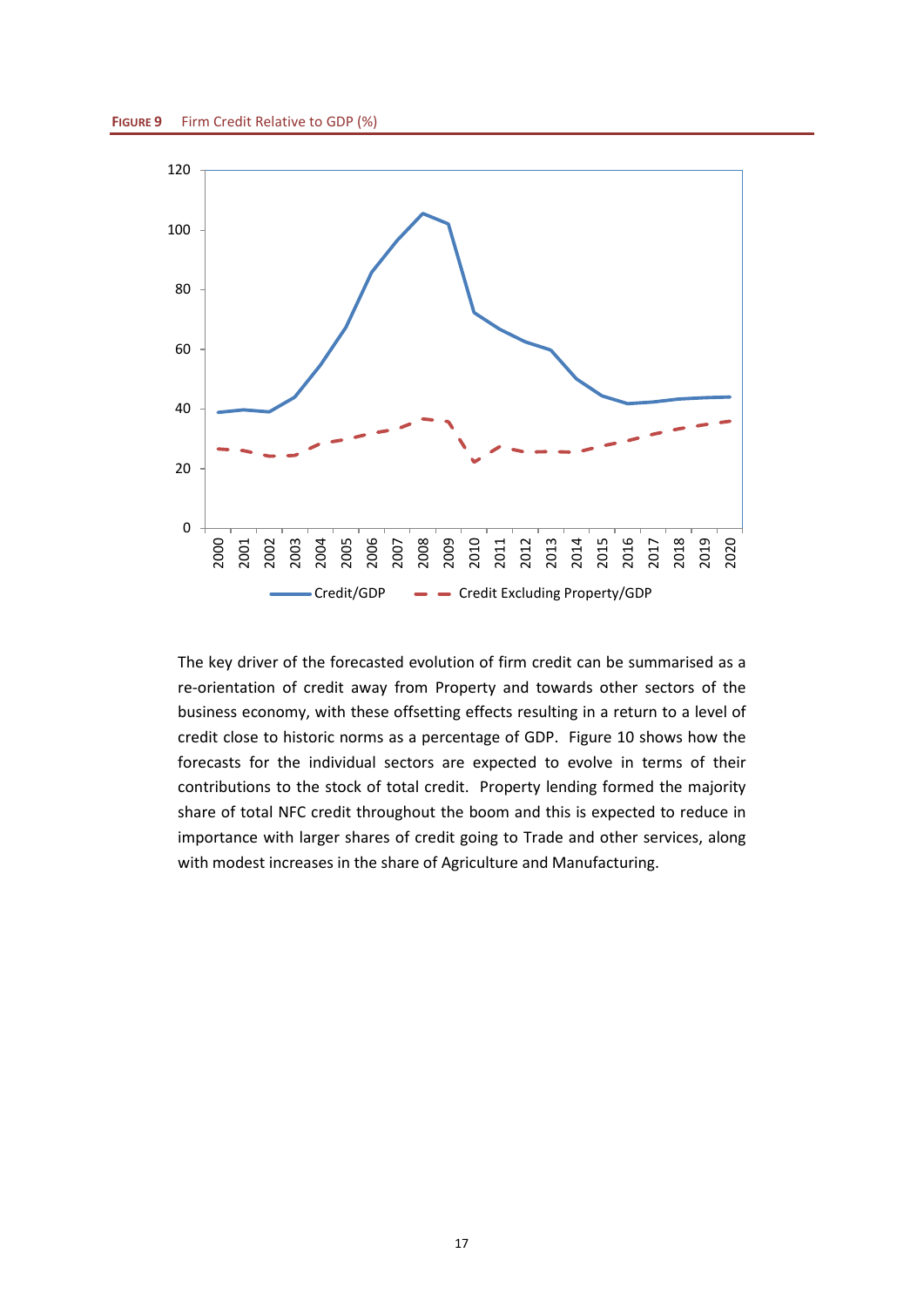

To establish long-run relationships and generate forecasts based on sector level output projections, we were obliged to use series for credit that related to the entire non-financial corporate sector. From a policy perspective, however, it is particularly the demand and availability of credit to the SME component of the economy that is of interest with larger firms typically having greater access to other sources of funding and less reliance on domestic banks. Figures 11 and 12, therefore, scale our earlier NFC forecasts to apply to the SME sector (including and excluding property respectively) assuming that the current relative shares of the SME and non-SME firms remains constant.

The broad paths of credit are by construction forecast to evolve along the same lines as total credit stocks. From a 2013 base of €58 billion in outstanding credit, these forecasts give a Recovery scenario stock of €56 billion in 2020. The range of values depending on the speed of economic growth goes from €45 billion in the Stagnation scenario, to €50 billion in the Delayed Adjustment scenario and an upper estimate of €56 billion by 2020.

As with total NFC credit, a re-balancing of credit shares across sectors is expected at the SME level, with credit stocks growing in all sectors other than Property. Current non-Property SME credit is in the order of €25 billion and this is expected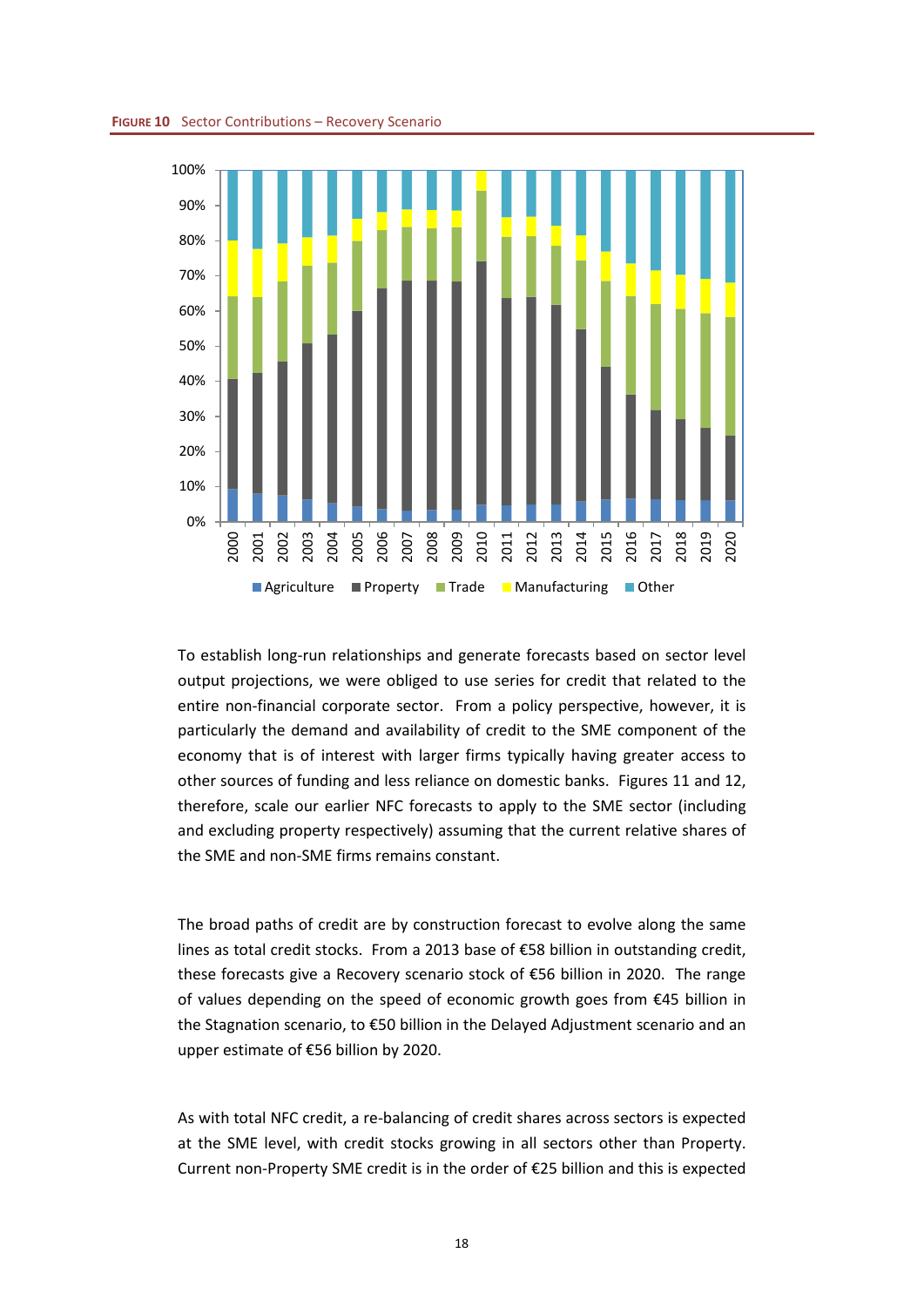to reach between €38 billion and €46 billion by 2020 depending on the speed of overall economic growth.





**FIGURE 12** SME Excluding Property

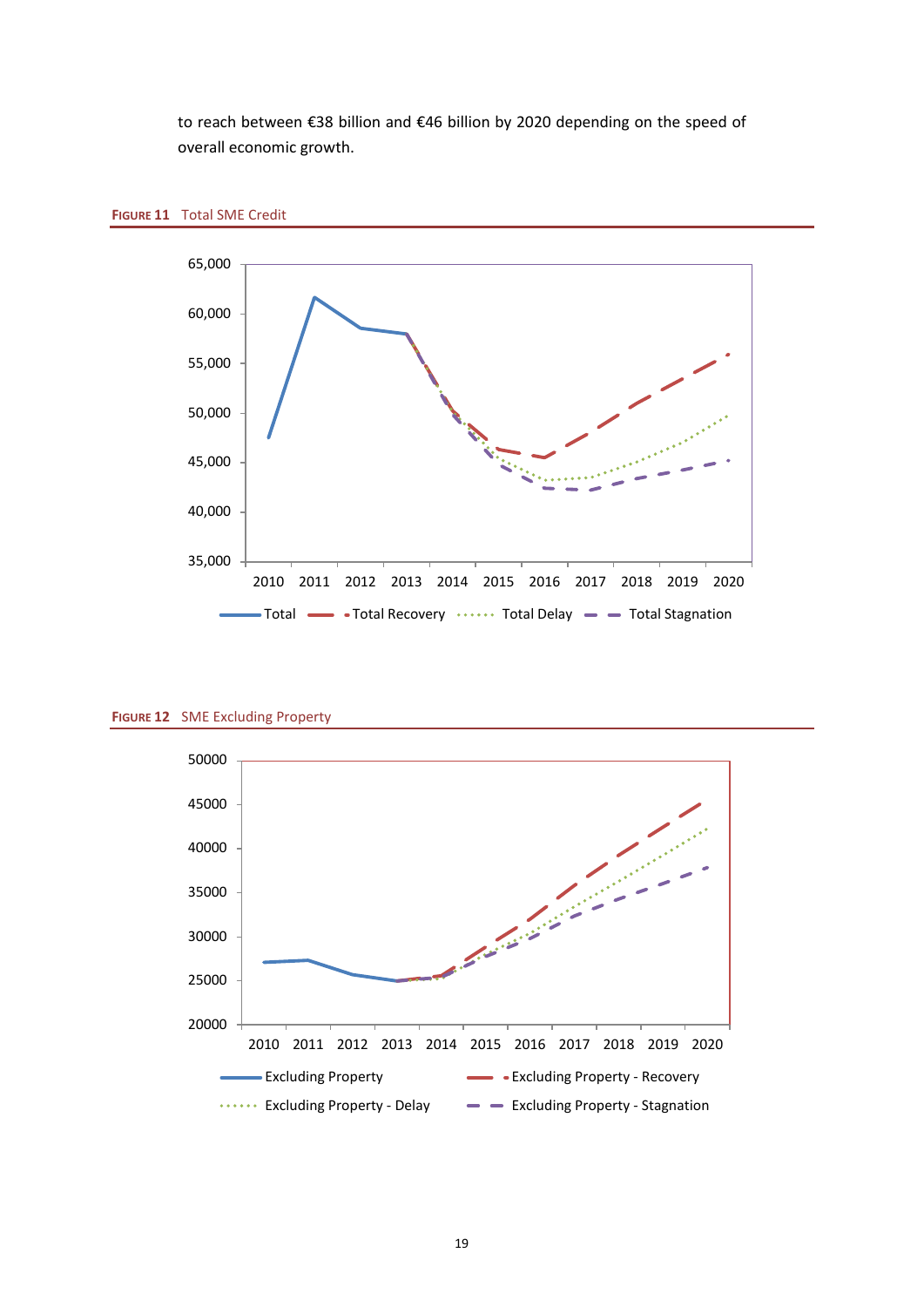#### **Conclusion**

Given the scale of difficulties which followed the credit-fuelled bubble experienced by the Irish economy, it is incumbunt on policymakers and economic researchers alike to generate new quantitative tools for key financial stability issues. Understanding likely movements in the stock of credit is a key aspect of that challenge. Accordingly, this paper uses two different empirical approaches to examine the evolution of credit amongst Irish firms over the medium term. By linking credit requirements to forecasts of total and sector level output, we generate a range of estimates for credit stocks. These projections suggest that credit stocks for non-financial corporations and SMEs will stabilise and remain relatively flat in the near term.

Although we do not find that the total volume of firm credit is likely to grow significantly over the remainder of the decade, we do find that changes in sector shares of credit are likely given the historic relationships between sector output and credit. In particular, the current share of property lending in total credit remains above the long-run fundamental level and hence the property share of total credit is expected to decline reasonably considerably between now and 2020.

It is important to stress that this does not indicate that new lending will not occur in the property sector, as credit is still required and it is important that the deleveraging pressure in this sector does not result in credit constraints for viable projects. However, the current disproportionate share of credit allocated to this single sector is expected to unwind over time.

Overall credit growth, therefore, is expected to be driven by non-property sectors. Given the overwhelming reliance on residential lending during the boom period, it is important that the financial sector is in a position to evaluate and respond to viable commercial opportunities in other areas of the domestic economy. In particular, we note that the current level of credit extended to manufacturing firms is below our estimates of its fundamental level.

As with all forecasts of economic activity, there are a number of caveats to be attached to these projections. There is continued pressure on banks to deleverage and increase capital ratios which may constrain their ability to extend new credit. The changes in market structure in banking, particularly in terms of increased concentration, may have an effect on the supply of credit. On the demand side, firms that took on debt during the past decade may also be be focused on deleveraging. Given the experiences of the financial crisis and subsequent reccession, there is a possiblity that the risk appetite for new credit may be diminished, on the side of both banks and firms.